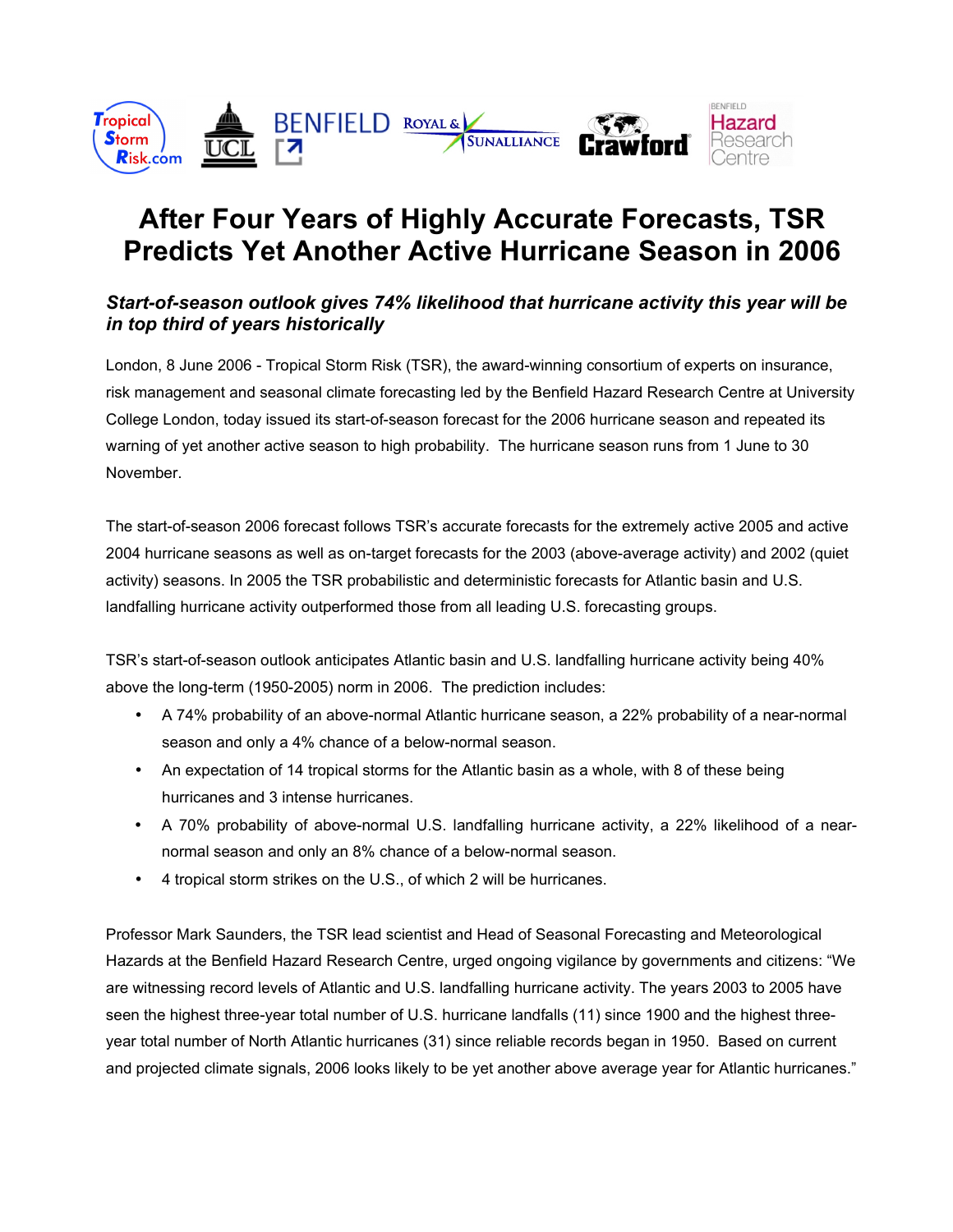Saunders added, however, that "Despite this forecast, the chance of 2006 seeing hurricane activity as high as in 2005, which was the most active and destructive season on record, is low. The current forecast is 20% lower than at this time last year. In particular we expect the Gulf of Mexico to witness far fewer intense hurricanes than in 2005."

Retrospectively the TSR pre-season (May) forecast predicts successfully in 9 out of the last 10 years whether the annual US hurricane damage bill will be above median or below median historically. Furthermore the TSR May forecasts in 2005 and 2004 called for Atlantic hurricane activity being in the top one third of years historically to 85% and 61% likelihood respectively. This compares to values of 70% and 50% issued by NOAA.

The key climate factors behind TSR's forecast for an above-average hurricane season in 2006 are the forecast July-September 2006 trade wind speed over the Caribbean and tropical North Atlantic, and the forecast August-September 2006 sea-surface temperature in the tropical North Atlantic. The former influences cyclonic vorticity (the spinning up of storms) in the main hurricane track region, while the latter provides heat and moisture to power incipient storms. TSR anticipates both predictors will have a moderate enhancing effect on activity in 2006. However, based on current information, TSR does not believe either factor will be as strongly conducive to hurricane activity as in 2005.

TSR forecasts may be accessed through the website [www.tropicalstormrisk.com.](http://www.tropicalstormrisk.com/) The venture's next forecast update for the 2006 hurricane season will be issued on 5 July 2006.

# **TSR Storm Email Alerts**

In addition to today's start-of-season outlook, TSR also announced that the consortium will be launching a free email alert service for tropical storms worldwide during June. The alerts will provide warning of the likelihood that a given country and major cities therein will be affected by tropical storm strength and hurricane (Cat 1) strength winds during the next 5 days. The severity of risk will be denoted by the use of Red/Yellow/Green alert categories. Users may also select their preferred windspeed and probability thresholds for an alert to be triggered.

#### -ENDS-

#### **For further information please contact:**

Ansi Vallens Professor Mark Saunders Chris Gatland Signals & Strategies Lead Scientist, TSR Consortium Benfield New York Benfield Hazard Research Centre, UK London, UK Tel: +1 518 392 4238 Tel: +44 (0) 1483 204187 Tel: +44 (0) 20 7578 7485 [ansisvallens@taconic.net](mailto:ansisvallens@taconic.net) [mas@mssl.ucl.ac.uk](mailto:mas@mssl.ucl.ac.uk) [chris.gatland@benfieldgroup.com](mailto:chris.gatland@benfieldgroup.com)